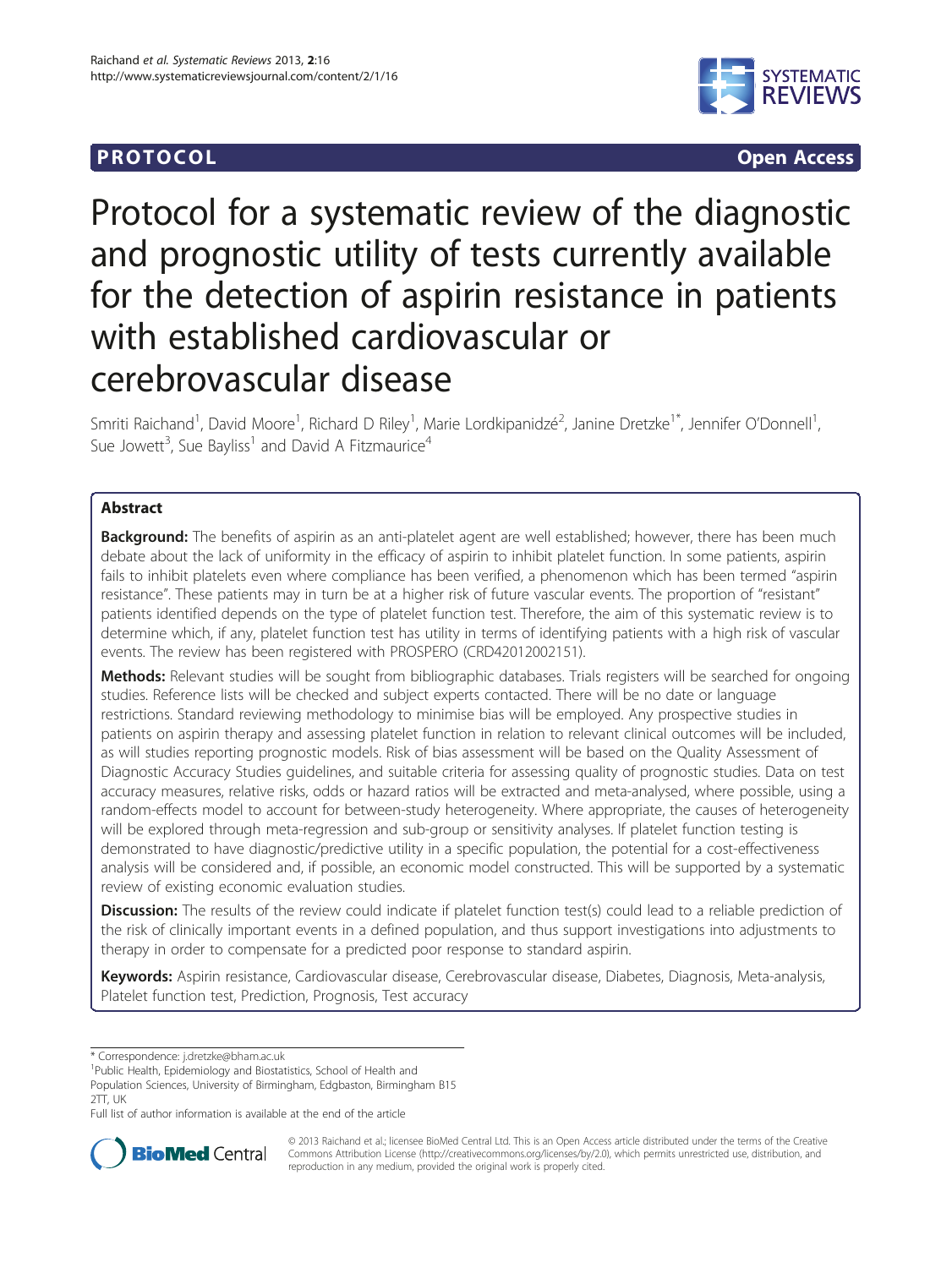#### Background

The clinical efficacy of aspirin as an antiplatelet agent to prevent occlusive arterial events in patients with atherothrombotic disease is well established; daily administration of aspirin has been shown to reduce the risk of stroke, myocardial infarction (MI) and death by approximately 25% [\[1](#page-6-0)]. Despite these proven benefits, many patients continue to experience thrombotic events. Several factors may influence the response of platelets to antiplatelet therapy [[2\]](#page-6-0), including treatment adherence [[3\]](#page-6-0). However, in some patients even in the context of verified compliance, aspirin fails to inhibit platelets as determined by ex vivo laboratory tests, a phenomenon termed "resistance" to antiplatelet therapy [[4\]](#page-6-0).

Many platelet function tests have been used to assess inhibition of platelet function induced by aspirin and their methodologies are diverse [[5,6\]](#page-6-0). While some assays study global haemostasis, most platelet function assays target a specific phase of platelet function, from platelet adhesion to platelet activation, secretion and aggregation [[7,8](#page-6-0)]. Methodological differences make it difficult to compare the test results. For example, some of these assays are carried out in whole blood (including whole blood aggregometry, platelet counting, PFA-100, VerifyNow, Impact-R and flow cytometry), while others require sample preparation (such as plasma or serum thromboxane  $B_2$  measurement), and others can be performed on urine (levels of the thromboxane  $B_2$  metabolite 11-dehydro-thromboxane  $B_2$ ) [[9\]](#page-6-0). Thresholds to determine whether platelet function is within a normal range may vary between studies of the same test depending on how the threshold was established (e.g., thresholds commonly reported in the literature, prescribed by the manufacturer or derived from comparisons with healthy control populations).

Most importantly, some assays are specific to the action of aspirin, by using an agonist that targets the platelet pathway inhibited by aspirin (the cyclooxygenase pathway) or by measuring metabolites of thromboxane  $A_2$  (which is the end-product of the pathway blocked by aspirin), while other platelet function assays assess pathways not directly affected by aspirin but measure global platelet reactivity [[5,](#page-6-0)[10,11](#page-7-0)]. The effect of aspirin is, of course, more obvious in aspirin-specific assays, but the global platelet reactivity assays could be more clinically relevant as they capture a more global portrait of platelet function [\[12](#page-7-0)]. However, for such global assays to be able to determine resistance to aspirin therapy would require aspirin to be the only platelet function modifying agent used by the patient.

There is no official guideline recommending one assay above another, and platelet function testing is not recommended for routine clinical testing in patients requiring aspirin therapy [\[13](#page-7-0)]. As a result, many of the

available platelet function assays have been used in a research capacity, and part of the uncertainty surrounding the definition and clinical relevance of aspirin resistance is due to the non-interchangeable nature of these assays [[14\]](#page-7-0). As a consequence, there is a need to address basic questions on the prognostic and diagnostic utility and cost-effectiveness of platelet function testing in the context of aspirin therapy before testing can be recommended in clinical practice.

#### Existing systematic reviews

Three relevant recent systematic reviews were identified, all of which included a meta-analysis [\[15](#page-7-0)-[17](#page-7-0)]. The review by Reny et al. [[17](#page-7-0)] looked at the PFA-100 test only to predict cardiovascular events in patients with symptomatic atherosclerosis, and included 8 prospective studies. A statistically significant result was reported for an increased risk of ischemic events in patients defined as 'aspirin resistant' by the test. The other reviews included a range of platelet function tests and identified 17 studies [\[15](#page-7-0)] and 20 studies [\[16](#page-7-0)] respectively. Both reviews reported a statistically significant increased risk of cardiovascular events in patients with 'aspirin resistance' as defined by the laboratory test(s).

There were some methodological limitations associated with the latter two reviews, including a lack of detail on quality assessment of included studies, the thresholds (cut-off points) used to define 'aspirin resistance' for each test, and patient compliance. The diagnostic utility of the tests (e.g., in terms of sensitivity and specificity) was also not considered. Further, heterogeneity between included studies due to differences in platelet function assays, study follow-up periods and aspirin dose, needs to be accounted for and, where possible, investigated in more detail. Since the completion of these reviews, several further studies have been published, particularly due to the emergence of dual/triple antiplatelet therapy regimens (where aspirin is one agent) for treating some at-risk populations with cardiovascular disease, such as those with acute coronary syndrome or undergoing percutaneous coronary intervention.

The aim of the current project is to perform a new systematic review that, in comparison to existing reviews, additionally incorporates any missed studies and/or studies published more recently; implements a more robust and complete meta-analysis of the evidence, including an improved approach to quantifying and examining clinical and statistical heterogeneity; and summarises the evidence in relation to both prognostic association (e.g., odds ratios, hazard ratios) and diagnostic/predictive test accuracy (e.g., sensitivity, specificity) for individual patients.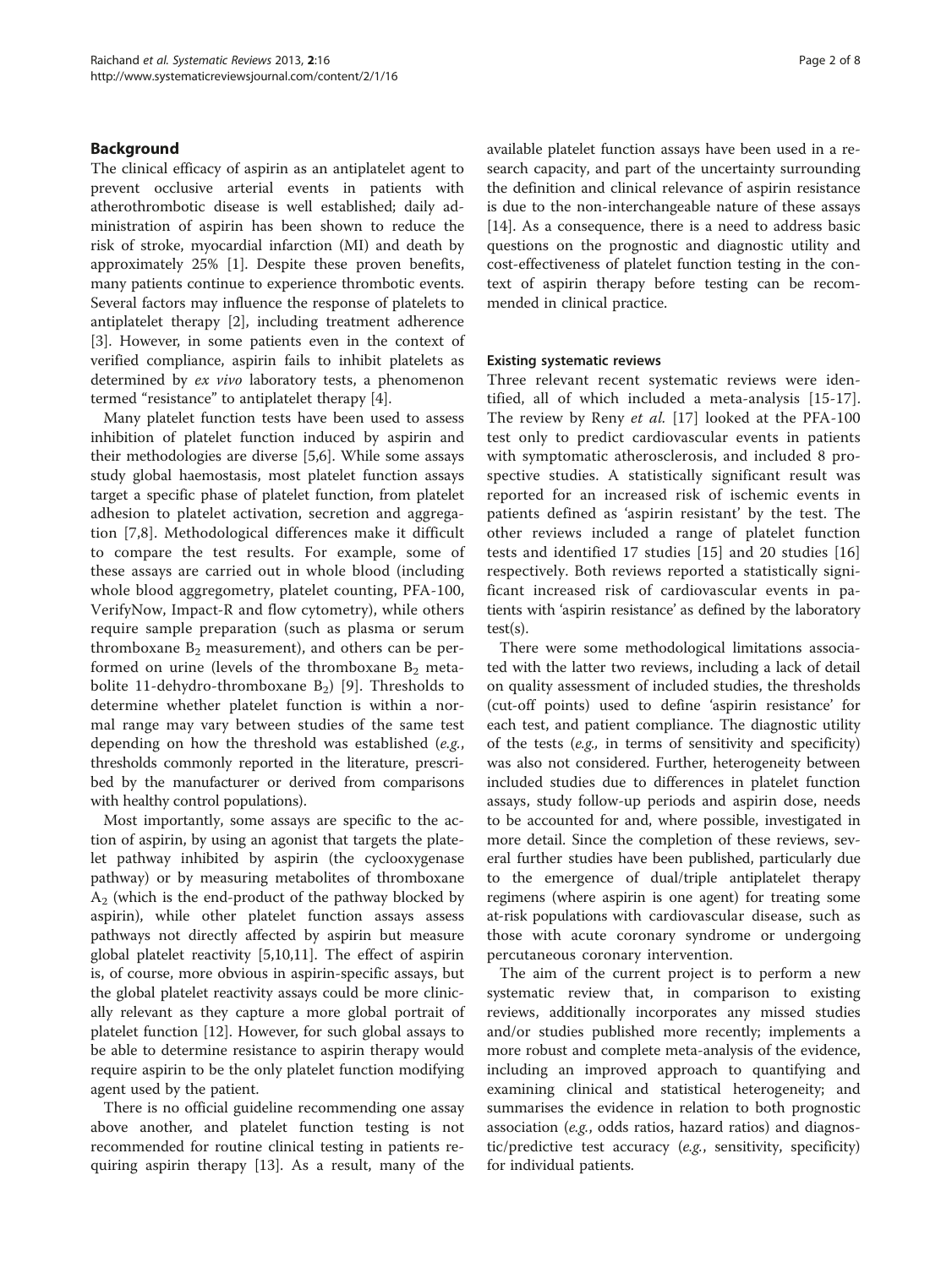## Research aims

This systematic review will look at studies which relate platelet function testing to the risk of adverse clinical outcome(s) in patients on aspirin therapy with established cardiovascular or cerebrovascular disease, or diabetes. More specifically, the review will aim to determine the diagnostic/predictive utility and the prognostic utility of different platelet function tests:

i) Diagnostic/predictive utility:

to establish whether any of the available platelet function tests to determine "aspirin resistance" has sufficiently high diagnostic/predictive utility (e.g., sensitivity, specificity and positive and negative predictive values close to 1) in order to determine, for individual patients, if treatment modification should be considered based on the test result;

ii) Prognostic utility:

to establish whether any of the available platelet function tests has prognostic ability, i.e., whether it is able to distinguish between groups of patients with different average outcome risks even if it does not accurately predict individual outcome risk.

Further, the potential for a cost-effectiveness analysis will be considered. An economic model will be constructed and the potential for populating the model with data based on the results of the systematic review explored.

## Methods

This protocol is registered with PROSPERO (2012: CRD42012002151).

## Selection criteria

i) Diagnostic/predictive utility and prognostic utility studies

## Types of study

Any prospective primary studies, or systematic reviews of such studies, assessing platelet function test(s) in relation to clinical outcomes.

## Types of participants

Patients aged ≥18 years on aspirin (as monotherapy or in combination with other antiplatelet agents), with established cardiovascular or cerebrovascular disease, or diabetes. Studies with mixed populations will be included as long as data for relevant patients is extractable. Studies with patients on aspirin for peripheral vascular disease will be noted.

## **Setting**

Studies in any setting will be included.

## **Technology**

Either aspirin specific platelet function test or global platelet function test where patients are receiving aspirin as the only antiplatelet therapy; or aspirin specific platelet function test where patients are on dual/ triple antiplatelet therapy (with aspirin as one of the agents).

## **Outcomes**

Clinical outcomes, such as: vascular events (non-fatal and fatal ischemic stroke, transient ischemic attack, systemic embolism (pulmonary embolism, peripheral arterial embolism), MI, stent thrombosis); mortality due to vascular events.

Other outcomes will include:

All-cause mortality; bleeding (categorised according to the International Society of Haemostasis and Thrombosis as major bleeding events, clinically relevant non-major bleeding events or minor bleeding events); major adverse cardiovascular events (composite of allcause mortality, non-fatal MI and stroke); revascularisation procedures (percutaneous coronary intervention, coronary arterial bypass graft, embolectomy).

ii) Prognostic model studies

There may be studies that report prognostic models, in which a platelet function test is one of multiple prognostic factors predicting clinical outcomes in a population of interest. In order to examine the contribution of the test to the overall performance of the prognostic model, and to establish whether predictive accuracy of clinical outcomes is improved by combining test results with other prognostic factors, the studies will need to meet the following inclusion criteria:

- i. Was a statistical model outlined to predict a relevant clinical outcome?
- ii. Did the model include a factor for platelet function test or aspirin resistance?
- iii. Was the model developed for use in patients ≥18 years old and on aspirin (alone or in combination with another therapy) for established cardiovascular, cerebrovascular disease or diabetes?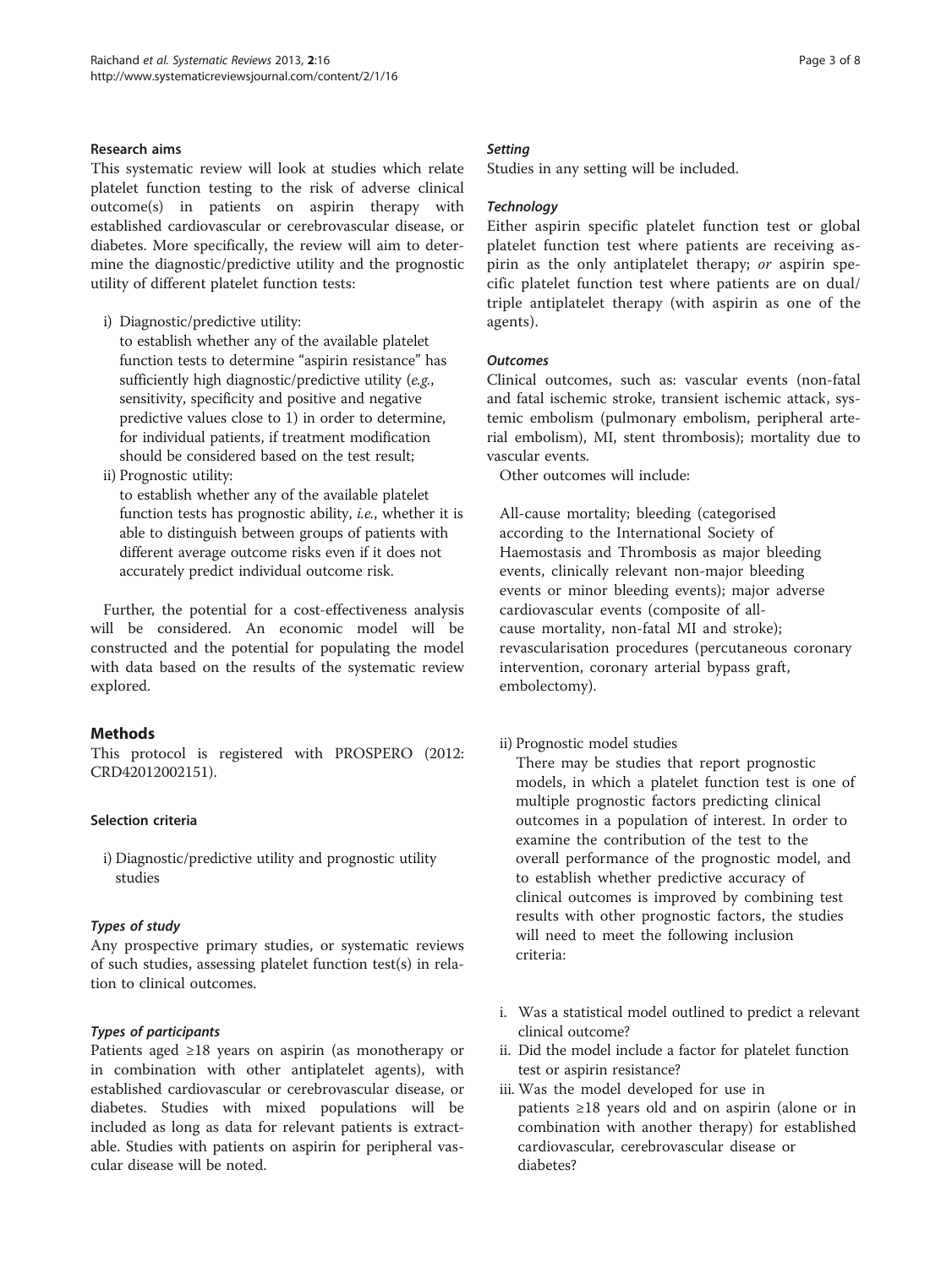## Search strategy

Bibliographic databases (Cochrane Library, MEDLINE, EMBASE) will be searched from inception to 2012. Searches will use combinations of index and text words that encompass the technology and the patient group supplemented by aspirin resistance terms (see sample MEDLINE search in Appendix 1). The ZETOC database (British Library) and the Science Citation Index (Web of Science) will be searched for conference proceedings. Publicly available trials registers, such as ClinicalTrials. gov, UK Clinical Research Network Study Portfolio Database (UKCRN), WHO International Clinical Trials Registry Platform and the metaRegister of Controlled Trials (mRCT) will be searched for ongoing studies. Reference lists of all included papers will be checked and subject experts will be contacted. No restrictions on publication language and date of publication will be applied.

In addition, abstracts from the following national and international proceedings will be consulted from 2009 onwards in order to capture studies that are not yet fully published:

- Platelet conferences (Platelets International Symposium);
- Cardiology conferences (British Cardiovascular Society, American College of Cardiology (ACC), European Society of Cardiology (ESC), American Heart Association (AHA), American College of Chest Physicians (ACCP));
- Stroke conferences (International Stroke Conference, American Stroke Association);
- Haematology conferences (British Society for Haematology, International Society on Thrombosis and Haemostasis, International Society for Laboratory Haematology).

## Study selection

This will be a two-step process. Titles (and abstracts where available) will initially be screened by two reviewers, using pre-specified screening criteria. These are broadly based on whether the studies 1) are about platelet function testing, 2) report clinical outcomes, and 3) are in patients on aspirin therapy. Full texts of any potentially relevant articles will then be obtained and two reviewers will independently apply the full inclusion criteria. Any discrepancies between reviewers will be resolved by discussion or by referral to a third reviewer. Appropriate portions of non-English language articles will be translated where necessary. The study selection process will be illustrated using a PRISMA flow diagram [[18\]](#page-7-0). Reference management software (Reference Manager v11 Thomson ResearchSoft) will be used to record reviewer decisions, including reasons for exclusion.

## Data extraction

Data extraction will be conducted independently by two reviewers using a standardised, piloted data extraction form. Disagreements will be resolved through discussion or referral to a third reviewer.

Data extraction will include the following variables:

- Study characteristics (e.g., country, year, sample size, number of centres);
- Study design (e.g., RCT, case-series, risk of bias);
- Patient characteristics (e.g., level of cardio- or cerebrovascular risk in those designated aspirin resistant or sensitive);
- Antiplatelet regimens (e.g., dose, compliance with clinical guidelines, co-interventions, patient adherence to treatment);
- Platelet function test utilised (e.g., thresholds, other relevant laboratory parameters);
- Outcome measures and length of follow-up (all vascular events, including MI, acute coronary syndrome, ischemic stroke, transient ischemic attack or systemic embolism, cardiovascular death, allcause mortality, adverse events, major and minor bleeding; revascularisation);
- Data required to complete a  $2 \times 2$ table (see Table [1](#page-4-0) below), otherwise relative risks, odds ratios or hazard ratios (with estimates of uncertainty [\[19](#page-7-0)]); where sufficient statistical information cannot be extracted, study authors will be asked to supply necessary information;
- Statistical methods employed and appropriateness of these.

Data will also be extracted on any prognostic models, including results of models reporting prognostic risk with and without test results as a parameter.

## Assessment of risk of bias

Risk of bias will be assessed independently by two reviewers in accordance with Quality Assessment of Diagnostic Accuracy Studies (revised tool) (QUADAS-2) guidelines for diagnostic test studies [\[20\]](#page-7-0). As there is also a prognosis element, these guidelines will be supplemented with suitable criteria for checking the quality of prognostic studies as suggested by Hayden *et al.* [[19](#page-7-0)]. Specific elements to be considered include:

- Study population (adequately described, details on sampling/recruitment);
- Study attrition (length of follow-up time, amount and timing of censoring, reasons for loss to follow-up);
- Test measurement (adequately described, timing of tests, missing tests results);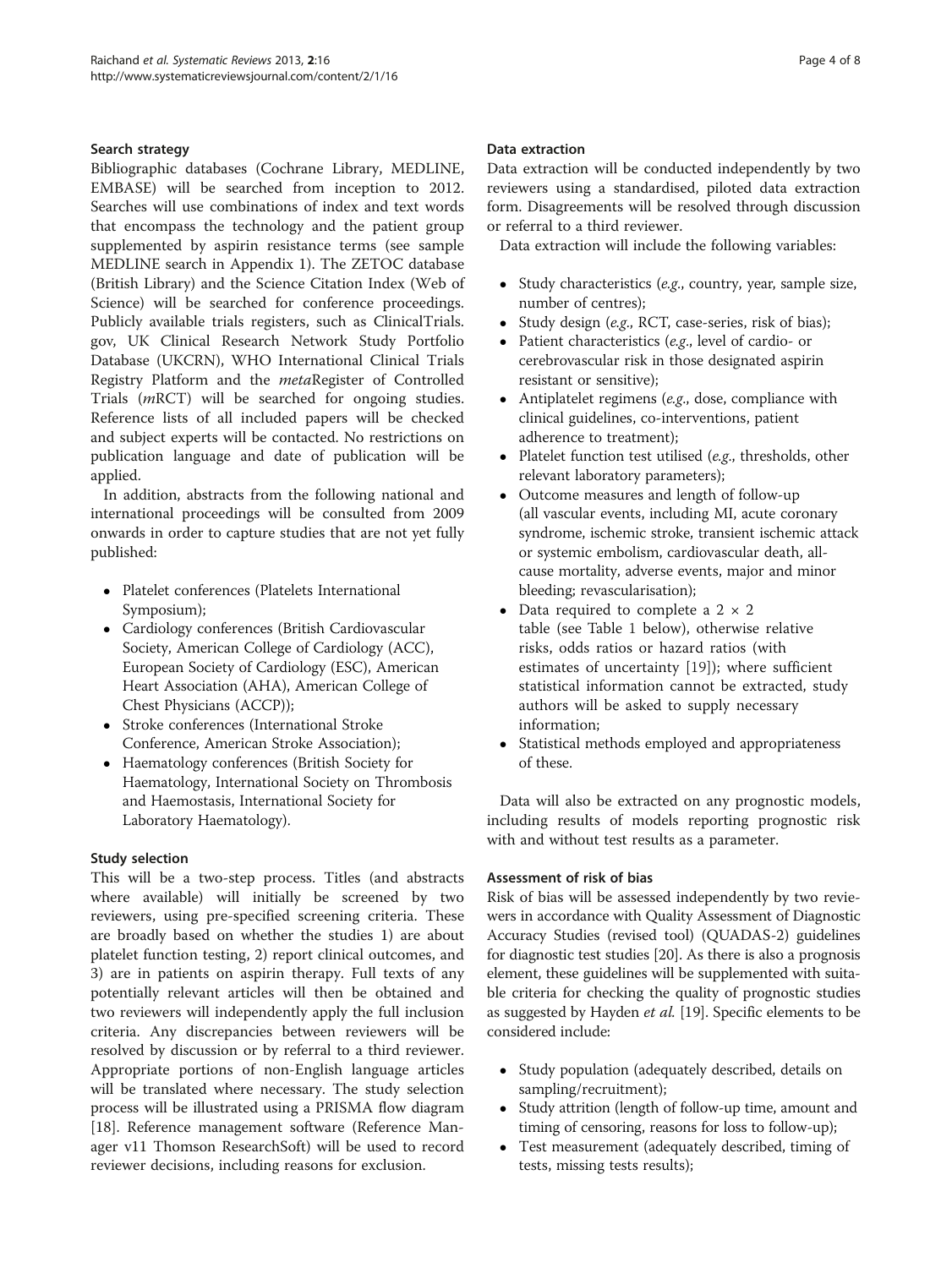<span id="page-4-0"></span>Table 1 A 2x2 table to be extracted from each study for each binary outcome of interest

| <b>Test result</b>                            | <b>Number of patients</b><br>with an event | Number of patients<br>with no events |
|-----------------------------------------------|--------------------------------------------|--------------------------------------|
| <b>Test positive</b><br>('Aspirin resistant') | ТP                                         | FP                                   |
| Test negative<br>('Aspirin sensitive')        | FN                                         | TN                                   |

 $TP = true$  positives;  $FP = false$  positives;  $FN = false$  negatives;  $TN =$ true negatives.

- Outcome measurement (adequately and unambiguously described, measured blind to the test result);
- Statistical analysis (whether continuous tests results were analysed on their continuous scale and, if not, whether a non-data-dependent explanation was given for the choice of thresholds to categorise the tests).

If any prognostic models are identified, the quality criteria described by Altman et al. [[21\]](#page-7-0) will be used in addition to those of Hayden et al. [\[19](#page-7-0)]. Specific elements to be considered include:

- Methods of model development (selection of candidate risk variables, relative weighting, handling of continuous variables);
- Internal and external model validations;
- Study design (prospective/retrospective);
- Sample size (considered *a priori*);
- Missing data (quantity, and how missing data was handled in the statistical analysis);
- Criteria for inclusion of prognostic factors into the model (adequately described, and whether wellknown prognostic factors were included regardless of significance).

Any prognostic models identified will be summarised qualitatively (such as included variables; calculation of risk score; predictive accuracy; whether the model was validated internally and externally) and quantitatively by extracting performance statistics for calibration (such as Observed/Expected outcomes, O/E) and discrimination (such as sensitivity and specificity) of the model.

Similarly, if prognostic models report the incremental value of including tests, we will qualitatively summarise the added value reported in each study (such as net reclassification improvement, change in C statistic, etc.).

## Evidence synthesis

#### Diagnostic/predictive utility

Where possible, meta-analysis will be applied to synthesise the  $2 \times 2$  tables from each study and produce summary estimates of test accuracy in terms of sensitivity,

specificity, and positive/negative likelihood ratios for each platelet function test (and for each threshold specified if possible). The overall prevalence (absolute risk) of each outcome will also be summarised across studies, alongside the outcome prevalence in each test group separately. Analyses will be considered for a composite endpoint of all vascular events as the primary outcome, and then each type of vascular event individually as secondary outcomes.

A bivariate random effects meta-analysis model will be applied, where possible, using maximum likelihood estimation in STATA and Cochrane Revman (v5) software in order to obtain the aforementioned summary estimates of test accuracy measures. Between-study heterogeneity and correlation in sensitivity and specificity caused by different study threshold choices and other factors are accounted for in this method [[22](#page-7-0)], and the exact binomial distribution of the data correctly modelled in each study [[23\]](#page-7-0). Further, the summary receiver operating characteristic (ROC) curve, positive and negative predictive values for a range of outcome prevalences, and the summary diagnostic odds ratio will also be estimated. In order to give a range for the sensitivity and specificity of each test when applied to a specific clinical setting, 95% prediction intervals will also be calculated.

## Prognostic utility

To summarise prognostic ability, where possible a random-effects meta-analysis model will be fitted to the extracted data using method of moments [\[24](#page-7-0)] to produce summary estimates of the relative risk and odds ratio (and their associated uncertainty) for each test. Where studies have reported results from a 'time-to -event' analysis to account for censored observations (such as a Cox regression), hazard ratios and their associated uncertainty will rather be extracted and then synthesised [[25\]](#page-7-0). Where possible, each threshold will be summarised separately.

Both unadjusted and adjusted results will be extracted from each study, and a separate meta-analysis conducted for each where possible. Unadjusted results inform the prognostic utility of a test when used in isolation. Adjusted results rather reveal whether a test has prognostic utility over and above other prognostic factors; a true causal factor of poor outcome will retain strong prognostic value even after adjustment, and so this will also help to elicit the genuine clinical value of each test.

By default we choose a random effects meta-analysis model to account for likely between-study heterogeneity. Heterogeneity across studies will be measured statistically (using  $I^2$  and  $\tau^2$ ) and examined qualitatively. Following each random-effects meta-analysis, a 95% prediction interval will also be calculated to estimate how the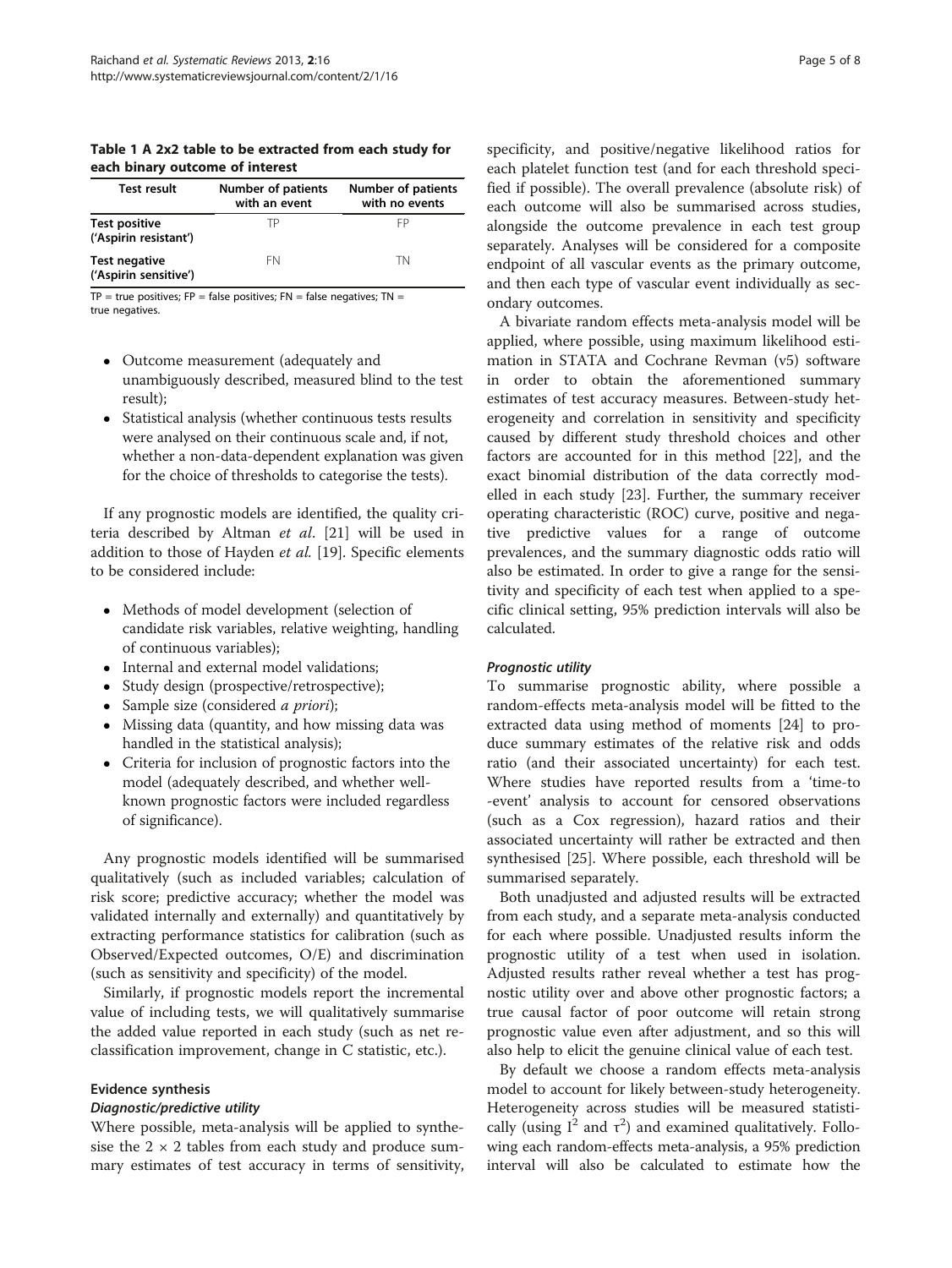prognostic effect may vary from the average in different contexts and populations [\[26,27](#page-7-0)].

Where it is not appropriate to pool data, study results will simply be tabulated and described separately.

#### Test for funnel plot asymmetry

For each meta-analysis of prognostic utility containing 10 or more studies, the likelihood of publication bias will be investigated using contour-enhanced funnel plots [\[28](#page-7-0)] and appropriate statistical tests (such as the Peters Test [\[29](#page-7-0)]) for 'small-study effects'; that is, the tendency for smaller studies to provide more positive findings [[30](#page-7-0)].

#### Meta-regression and subgroup or sensitivity analyses

For each meta-analysis with sufficient numbers of studies (at least 10), sub-group analyses and/or metaregression will be used to explore whether the following pre-specified variables explain any of the heterogeneity: population parameters, definitions of cardiovascular and/or cerebrovascular risk/ diabetes, aspirin dose, test method(s), adherence to treatment, type of outcome, length of follow up, study quality (risk of bias), and test threshold point employed. The sensitivity of the overall results to the inclusion/exclusion of particular studies will be examined. Where results for multiple thresholds exist for studies of diagnostic/predictive test accuracy, each threshold will first be meta-analysed separately, but then a sensitivity analysis will be undertaken according to the multivariate modelling framework of Riley et al. (personal communication), which analyses all thresholds together.

The key subgroup/sensitivity analysis of interest is for adherence to aspirin treatment. This will be achieved by either: i) combining only those studies that present results for patients who adhered to aspirin treatment; or ii) performing a meta-regression where prognostic or diagnostic utility is regressed against the proportion of patients in each study who adhered to treatment. It is recognised however, that meta-regression has low power and is potentially subject to study-level confounding. The second key subgroup/sensitivity analysis of interest will look at the acuteness of cardiovascular disease. This will be achieved by pooling together studies in patients having had an acute coronary syndrome within 12 months, and those presenting with stable coronary artery disease.

#### Economic evaluation

#### Systematic review of published cost-effectiveness studies

A systematic review to identify any existing economic studies will be undertaken, including cost analyses, costeffectiveness, cost-utility and cost-benefit studies, and decision model-based analyses. Relevant outcomes will be quality-of-life, costs and incremental cost-effectiveness ratios. Quality assessment will be appropriate to the study design e.g. the Consensus on Health Economic Criteria (CHEC) list [\[31\]](#page-7-0) for economic evaluations and the Philips checklist [\[32](#page-7-0)] for model-based analyses. If available, economic models will be reviewed and utilised where appropriate to inform a model-based economic evaluation.

#### Health economic modelling

If platelet function testing is demonstrated to have diagnostic/predictive utility (in either the total population or a sub-set), the construction of a cost-effectiveness model will be considered. This will require sufficient evidence of the clinical consequences of testing, compared to no testing, in order to populate the model. Ideally this requires evidence from test-treat trials (specific for a particular test shown to have diagnostic/predictive utility). If such studies exist these will be identified in the systematic reviews above. In the absence of such studies, evidence will have to be obtained from other sources or simulated. The nature of any model will be dependent on the results of the systematic review in terms of the test(s) and population(s) in which diagnostic/predictive utility has been deemed acceptable.

However, in the absence of strong data, a speculative model will be constructed that could be populated with data if future research is conducted. A speculative model will be subject to extensive sensitivity analysis, using a range of hypothetical values in order to demonstrate at which point a test may become cost-effective under a number of test-treat effectiveness assumptions.

The economic evaluation will be carried out from an UK NHS and Personal Social Services (PSS) perspective, to take into account health care costs and longer term social care costs of vascular events. A Markov type, state transition model will be the most appropriate model for this decision problem as it can take into account changes in health states and recurrent events over a long period of time.

The model structure may be informed by existing models which consider antiplatelet therapy for secondary prevention of vascular events. If no such models are identified, models considering other methods of secondary (cardiovascular disease) prevention will be sought.

The model will require data on the prognostic and diagnostic/predictive utility of platelet function tests and subsequent interventions for therapy adjustment, including impact on vascular events, bleeding and mortality. Data will also be required on quality of life and health care costs, in particular the cost of testing, drug costs and acute and long term treatment and care of vascular events and bleeding events. For each important model parameter, a point estimate with a range of possible values (confidence intervals) will be determined and a probability distribution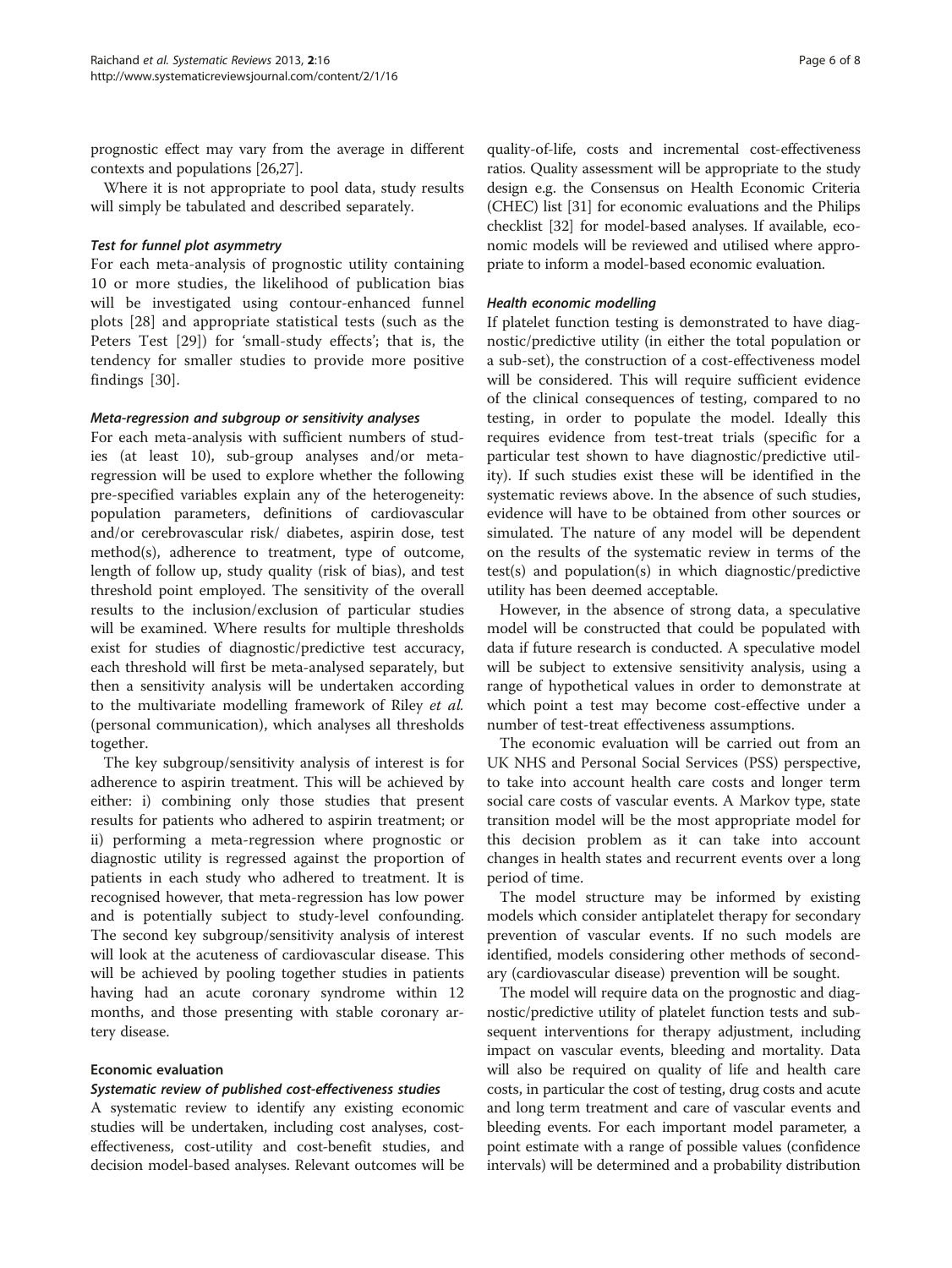<span id="page-6-0"></span>around that point estimate constructed. Base-case evaluation will be based on the most likely estimates. Univariate and probabilistic sensitivity analyses will be conducted to deal with uncertainty in model parameters.

#### **Discussion**

It is anticipated that the results of this project will represent a significant step towards informing clinical practice by indicating whether specific platelet function tests have diagnostic/prognostic utility in a defined population and could thus lead to a reasonably reliable prediction of the risk of clinically important events. This in turn would inform any decisions on whether platelet function testing should be routinely used in specific populations in order to establish a diagnosis of 'aspirin resistance' and would further support the investigation of candidate adjustments to therapy to compensate for lack of response to standard aspirin. The strength of 'aspirin resistance' based on each test will be determined by its diagnostic/predictive accuracy, its ability to retain prognostic value even after adjustment for other factors, and it retaining good diagnostic/predictive accuracy both in patients who adhered to treatment and those who did not.

If, however, the existing primary studies identified are essentially exploratory in nature, a prospective protocol driven hypothesis-testing study may be required before a change in clinical practice could be justified [[33-36](#page-7-0)]. The results of the proposed review would greatly facilitate the design of such a study. Should this review of primary studies provide little evidence that a specific test in any population has predictive utility, this would point to a requirement for further improvement or refinement in testing methods before platelet testing could be recommended.

We do not seek individual participant data in this review [[33,37\]](#page-7-0). The decision to collate individual patient data (IPD) is premature until a systematic review has established the current reported evidence regarding the individual prognostic and diagnostic accuracy of existing tests, as described above. In the future, where multiple tests are of interest in combination, for example in a prognostic model, then collection of IPD may be more important. However, it is first important to establish the diagnostic/predictive/prognostic ability of individual tests, as, if they have high diagnostic/prognostic accuracy in defined populations, then a prognostic model including multiple variables is potentially not necessary. Thus, this systematic review will establish how suitable individual tests are, and identify whether subsequent research using IPD data is suitable.

#### Abbreviations

FN: False negatives; FP: False positives; IPD: Individual patient data; MI: Myocardial infarction; QUADAS-2: Quality Assessment of Diagnostic

Accuracy Studies (revised tool); ROC curve: Receiver operating characteristics curve; RCT: Randomised controlled trial; TN: True negatives; TP: True positives.

#### Competing interests

Marie Lordkipanidze has received speaker honoraria from Eli Lilly who manufacture the antiplatelet agent prasugrel. David Fitzmaurice has received honoraria from Boehringer Ingelheim, Sanofi-Aventis and Astra-Zeneca, but not in relation to antiplatelet therapy. None of the other authors have any competing interests.

#### Authors' contributions

DF is the guarantor. SR, JD and DM drafted the manuscript. All authors contributed to the development of the selection criteria, the risk of bias assessment strategy and data extraction criteria. SB developed the search strategy. RR provided statistical expertise and contributed to the section on analysis. ML provided expertise on platelet function testing. SJ contributed to the section on health economics. All authors read, provided feedback and approved the final manuscript.

#### Acknowledgements

Steve Watson, Paul Harrison and Greg Lip for advice on the development of the protocol. This project is funded by the National Institute for Health Research Health Technology Assessment (NIHR HTA) Programme (project number 10/36/02) and will be published in full in Health Technology Assessment.

#### Disclaimer

The views and opinions expressed therein are those of the authors and do not necessarily reflect those of the HTA programme, NIHR, NHS or the Department of Health.

#### Author details

<sup>1</sup>Public Health, Epidemiology and Biostatistics, School of Health and Population Sciences, University of Birmingham, Edgbaston, Birmingham B15 2TT, UK. <sup>2</sup>School of Clinical and Experimental Medicine, College of Medical and Dental Sciences, Institute of Biomedical Research, University of Birmingham, Edgbaston, Birmingham B15 2TT, UK. <sup>3</sup>Health Economics University of Birmingham, Edgbaston, Birmingham B15 2TT, UK. <sup>4</sup>Primary Care Clinical Sciences, University of Birmingham, Edgbaston, Birmingham B15 2TT, UK.

#### Received: 29 November 2012 Accepted: 18 February 2013 Published: 26 February 2013

#### References

- 1. Antithrombotic Trialists' Collaboration: Collaborative meta-analysis of randomised trials of antiplatelet therapy for prevention of death, myocardial infarction, and stroke in high risk patients. BMJ 2002, 324:71–86.
- 2. Wurtz M, Grove EL: Interindividual variability in the efficacy of oral antiplatelet drugs: definitions, mechanisms and clinical importance. Curr Pharm Des 2012, 18:5344–5361.
- 3. Schwartz KA, Schwartz DE, Ghosheh K, Reeves MJ, Barber K, DeFranco A: Compliance as a critical consideration in patients who appear to be resistant to aspirin after healing of myocardial infarction. Am J Cardiol 2005, 95:973–975.
- 4. Peace A, McCall M, Tedesco T, Kenny D, Conroy RM, Foley D, Cox D: The role of weight and enteric coating on aspirin response in cardiovascular patients. J Thromb Haemost 2010, 8:2323–2325.
- 5. Harrison P: Assessment of platelet function in the laboratory. Haemostaseologie 2009, 29:25–31.
- Grove EL, Storey RF, Wurtz M: Platelet function testing in atherothrombotic disease. Curr Pharm Des 2012, 18:5379–5391.
- 7. Rand ML, Leung R, Packham MA: Platelet function assays. Transfus Apher Sci 2003, 28:307–317.
- 8. Michaelson AD: Platelet function testing in cardiovascular diseases. Circulation 2004, 110:e489-493
- 9. Fuster V, Bhatt DL, Califf RM, Michelson AD, Sabatine MS, Angiolillo DJ: Guided antithrombotic therapy: current status and future research direction. Circulation 2012, 126:1645–1662.